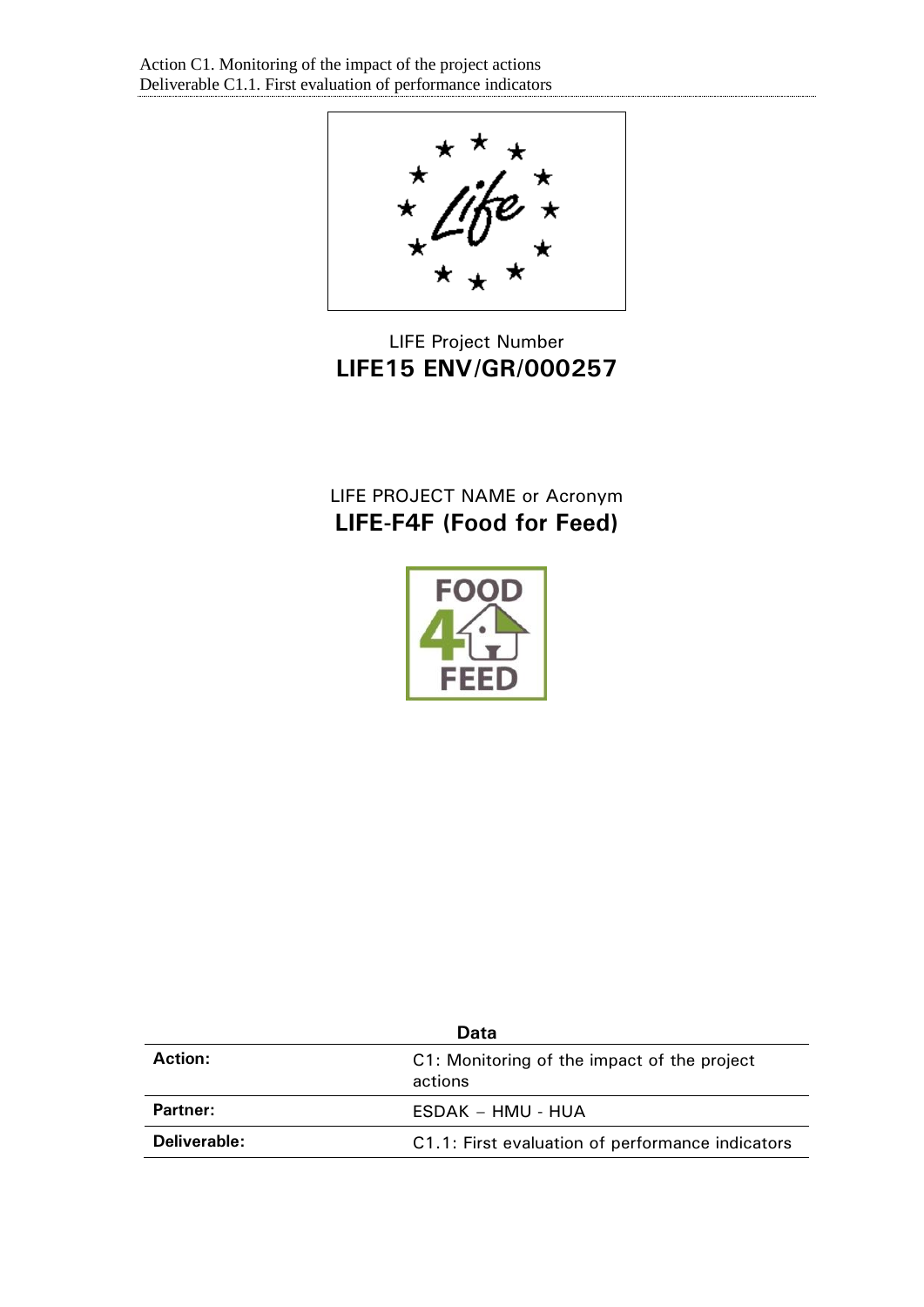# Table of contents

| 1.           |                                                                                                                                                        |
|--------------|--------------------------------------------------------------------------------------------------------------------------------------------------------|
| 1.1.         | QUALITATIVE AND QUANTITATIVE OUTCOME INDICATORS AT THE PROJECT LEVEL3                                                                                  |
| 1.2.         |                                                                                                                                                        |
| 2.           |                                                                                                                                                        |
| 2.1.         |                                                                                                                                                        |
| 2.2.         |                                                                                                                                                        |
| 2.3.         |                                                                                                                                                        |
| 2.4.         | RESOURCE COVERAGE / RANGE OF THE ENVIRONMENTAL / CLIMATE CHANGE IMPACT  4                                                                              |
| 2.5.         | <b>IMPLICATION OF NGO (MANDATORY) INCLUDING INTERVENTIONS SUPPORTING EU</b><br>ENVIRONMENTAL AND/OR CLIMATE CHANGE POLICIES AND OF OTHER STAKEHOLDERS5 |
| 2.6.         | INFORMATION AND AWARENESS- GENERAL PUBLIC REACHED AND/ OR MADE AWARE OF .5                                                                             |
| 2.7.         |                                                                                                                                                        |
| 2.8.         |                                                                                                                                                        |
| 2.9.         |                                                                                                                                                        |
| 2.10.        |                                                                                                                                                        |
| $\mathbf{3}$ |                                                                                                                                                        |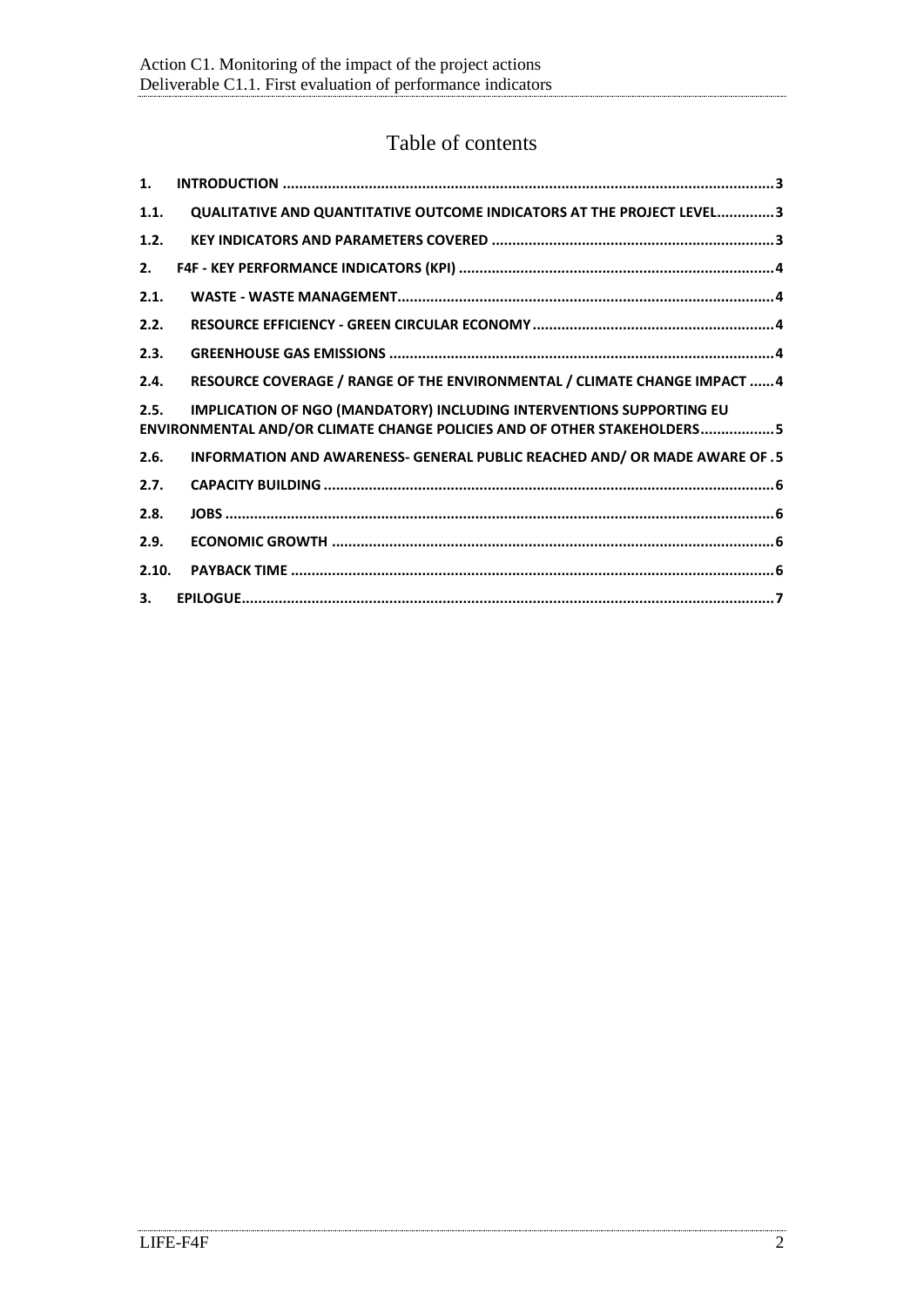# <span id="page-2-0"></span>1. **Introduction**

The concept of environmental indicators relevant to quality of life is a broad one, and an ideal set of criteria would detail the quality of a number of mediums (including soil, water and air) on people's access to environmental services and amenities, as well as looking at the impact of hazards on human health and environmentally responsible behaviour

The LIFE Regulation puts more emphasis on the programming period 2014-2020 in measuring and monitoring the quantitative and qualitative environmental and climate action outcomes and thus the actual impact of the LIFE programme. To report on the success of the programme in relation to the performance indicators defined in Article 3 Paragraph 3 of the LIFE Regulation, the LIFE multiannual work programme for 2014-2017 defines a comprehensive set of outcome indicators at the programme level.

# <span id="page-2-1"></span>**1.1. Qualitative and quantitative outcome indicators at the project level**

The F4F project needs to report on its outcomes and be regularly monitored and evaluated based on the outcome indicators defined at the project level. F4F project reports on a set of key indicators corresponding to the sector or priority area on which the project focusses, as well as on further mandatory key indicators concerning the project's societal and economic outcomes. Beyond these indicators, reporting on at least one complementary key indicator is mandatory in order to reflect the multipurpose character of the project and the synergies it creates.

# <span id="page-2-2"></span>**1.2. Key indicators and parameters covered**

The concept for this Action is the assessment of the impact of the project's realisation in a variety of parameters during the project's pilot and possible full-scale implementation.

Up to now and during this reference period, the project has entered the second operational period after the conclusion of the initial operational period. The complete list of key indicators for the project is reproduced below. Concerning the evaluation of performance indicators, from this period of the project the following indicators have been assessed, as presented in the paragraphs below.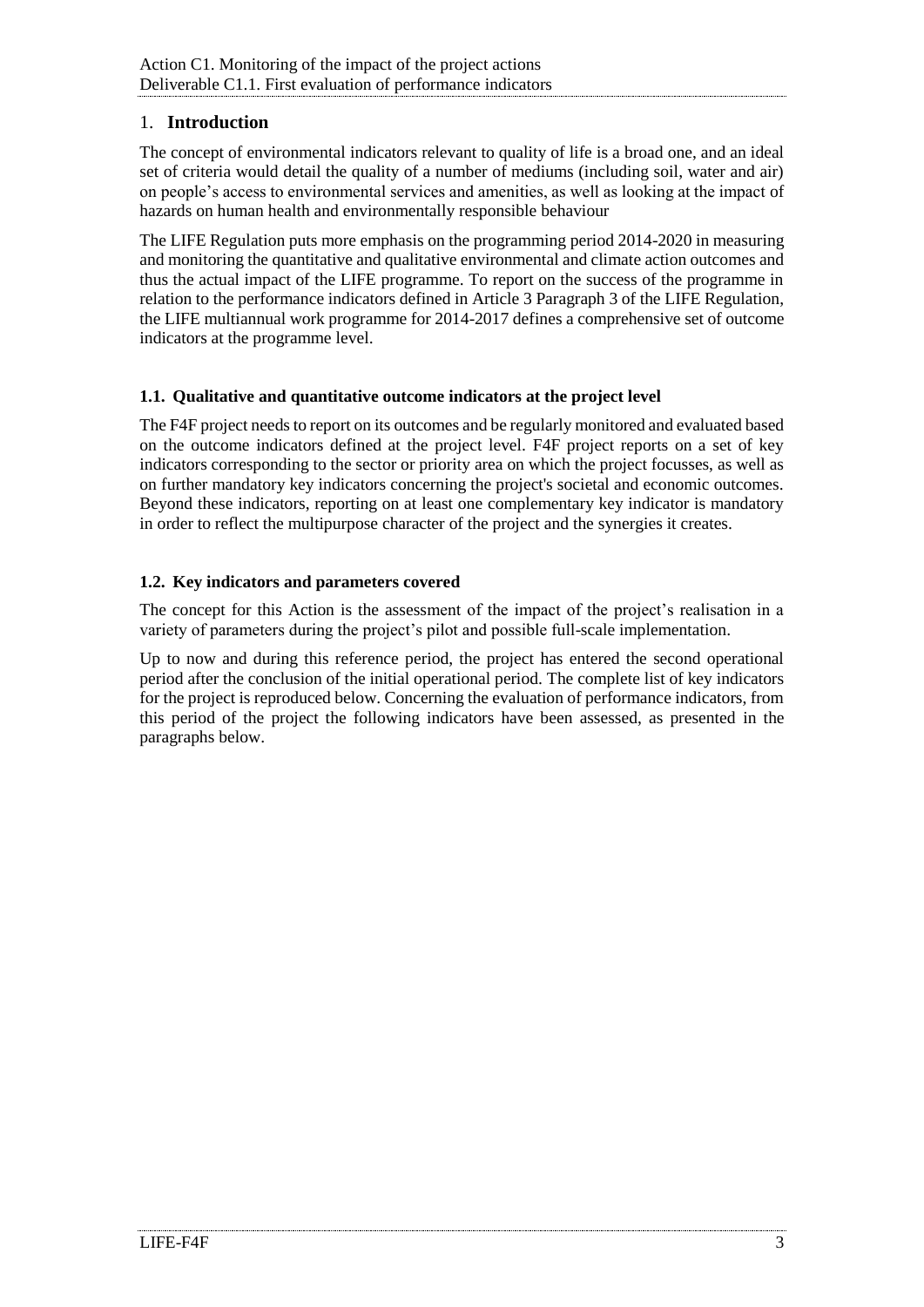# <span id="page-3-0"></span>2. **F4F - Key Performance Indicators (KPI)**

# <span id="page-3-1"></span>**2.1. Waste - Waste management**

# **Description of indicator and target value**

*Annual reused quantity of food waste: 150 (metric tonnes per year).*

A high level of consumption and tourist activity in the area is leading to increased waste generation. An estimated thirty thousand (30.000) metric tonnes of food wastes from the hospitality sector are produced in the area of the project annually.

The management of waste is a major component of the Local Authorities' annual budget and management should provide optimal savings and benefit the community and the environment. The project's actions aim to reduce the generated food waste by  $\approx 0.5\%$  annually.

# **Data**

Reused quantity of food waste 2018 (7.5.2018 – 31.10.2018): **149.5 metric tonnes**.

# **Evaluation**

It was possible to collect and treat the aimed quantity of food waste from the participating hotels during the first operational period (initialisation period).

#### <span id="page-3-2"></span>**2.2. Resource efficiency - green circular economy**

#### **Description of indicator and target value**

*No. of companies where green circular economy practices are implemented: 5*

During the project and up to the end of it was estimated that at least 5 companies where green circular economy practices are implemented will be involved. Such companies are relative to the waste management, hotels, animal farms, etc. When a full unit will be developed more than 50 companies is estimated to be involved.

#### **Data**

Number of companies where green circular economy practices are implemented (2018): 4

# **Evaluation**

During the project and up to the end of it is estimated that at least 5 companies where green circular economy practices are implemented will be involved. Such companies are relative to the waste management, hotels, animal farms, etc. When a full unit will be developed more than 50 companies is estimated to be involved. At the end of 2018, four companies (hotels) were involved in the project.

# <span id="page-3-3"></span>**2.3. Greenhouse gas emissions**

#### **Description of indicator and target value**

*Avoidance of GHG emissions*

#### Avoidance of CO<sup>2</sup> by **50 metric tonnes CO2eq/ year**

Avoidance of Other greenhouse gases (CH4) by **550 metric tonnes CO2eq/ year**

The reduction of GHG contributes positively to the mitigation actions of Climate Change.

#### **Data**

Avoidance of CO<sup>2</sup> by **31.3 metric tonnes CO2eq/ year** Avoidance of Other greenhouse gases (CH4) by **344.5 metric tonnes CO2eq/ year**

# **Evaluation**

The slight less than expected GHG emission avoidance relates to the lower quantity of food waste collected and treated.

#### <span id="page-3-4"></span>**2.4. Resource Coverage / Range of the environmental / climate change impact**

# **Description of indicator and target value**

*Total human population and area to be affected by the project* Total human population to be affected by the project (mandatory for floods/droughts, air, noise, climate adaptation): **11.000,00 of individuals** to be affected by the project Permanent Population: **1.000,00 of individuals** to be affected by the project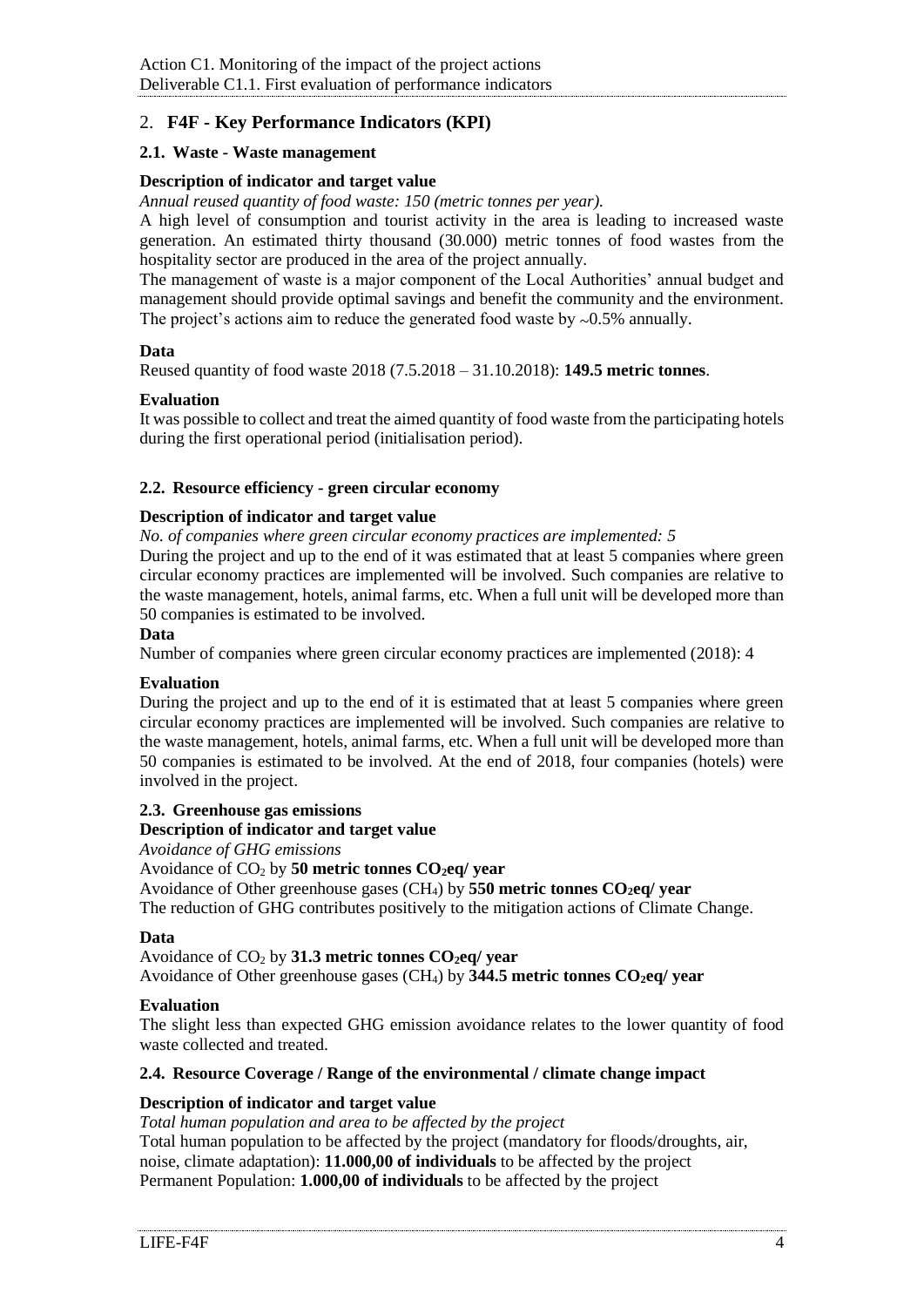Visitors / tourists: **10.000,00 of individuals** to be affected by the project Total area to be affected by the project: **400 km<sup>2</sup> of total area** to be affected by the project

#### **Data**

7 May 2018 – 31 October 2018

Total human population to be affected by the project (mandatory for floods/droughts, air, noise, climate adaptation): **11.000,00 of individuals** to be affected by the project Permanent Population: **1.000,00 of individuals** to be affected by the project Visitors / tourists: **10.000,00 of individuals** to be affected by the project Total area to be affected by the project: **400 km<sup>2</sup> of total area** to be affected by the project

#### **Evaluation**

The project achieved the aimed targets in terms of population and total area.

#### <span id="page-4-0"></span>**2.5. Implication of NGO (mandatory) including interventions supporting EU environmental and/or climate change policies and of other stakeholders**

#### **Description of indicator and target value**

*NGO: 3*

*Local Authorities: 1*

*Regional Authorities: 1*

*other interventions supporting EU environmental or climate change policies: 1*

#### **Data**

*NGO: 0*

*Local Authorities:* **2**

*Regional Authorities:* **1**

*other interventions supporting EU environmental or climate change policies:* **0**

# **Evaluation**

Two municipalities (Local Authorities), Municipality of Heraklion and Municipality of Hersonissos, and the Regional Authority of Crete are implicated with one or another way to the project.

#### <span id="page-4-1"></span>**2.6. Information and awareness- General public reached and/ or made aware of**

#### **Description of indicator**

*Website* (number of individuals reached): 15.000 visits *Other tools for reaching/raising awareness of the general public*

Events/exhibitions; print; other media (videos, broadcasts): 5,000 individuals

No. of copies of articles, newspapers or brochures distributed: 25

Active participation in evens: 500

*General public* (no. of individuals covered/survey): 500

#### **Data**

*Website* (number of individuals reached): **14.146 visits** (**8,973 unique visits**) *Other tools for reaching/raising awareness of the general public*

Events/exhibitions; print; other media (videos, broadcasts): **3,300** individuals

No. of copies of articles, newspapers or brochures distributed: **12**

Active participation in evens: **130**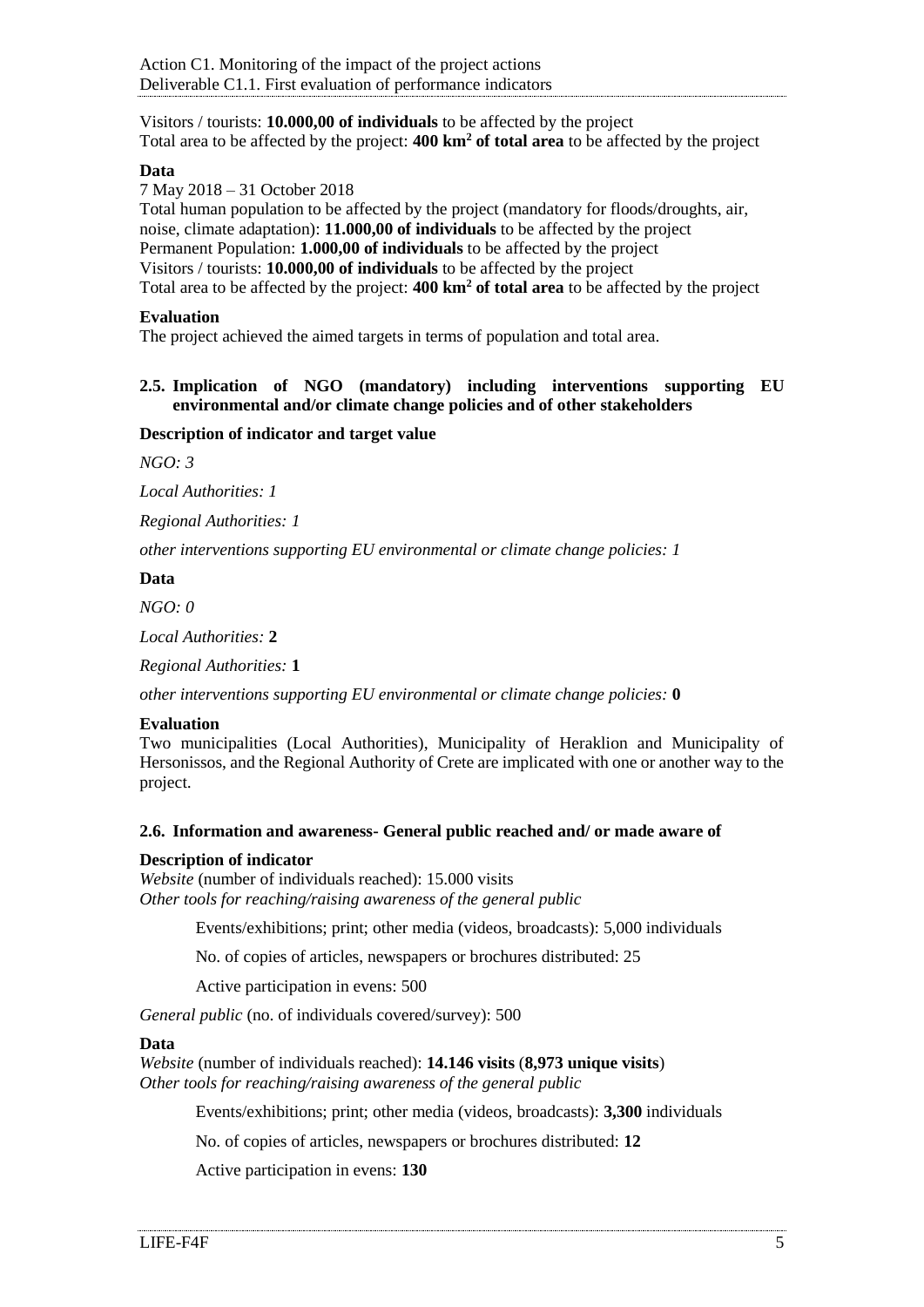General public (no. of individuals covered/survey): **120**

#### **Evaluation**

The project is on course to achieve the set targets in terms of population reached and/ or made aware of the issues related to the project.

# <span id="page-5-0"></span>**2.7. Capacity building**

### **Description of indicator**

*Networking and other professional training or education*  **Professionals** (No. of individuals trained): 200 **Networking** (No. of individuals): 80 **Conferences** (No. of individuals): 50 **Open days – workshops** (No. of individuals trained): 200 **Data** Professionals (No. of individuals trained): **285** Networking (No. of individuals): **18** Conferences (No. of individuals trained): **0** Open days – workshops (No. of individuals trained): **180 Evaluation** The project achieved the aimed targets in terms ………………………….

# <span id="page-5-1"></span>**2.8. Jobs**

#### **Description of indicator and target value**

| Full-time equivalents (FTE) | - Permanent (no. of FTE): $12,00$ |  |
|-----------------------------|-----------------------------------|--|
|                             | Unskilled: 2.00                   |  |
|                             | Skilled: 10,00                    |  |
|                             |                                   |  |

#### **Data**

| Full-time equivalents (FTE) | - Permanent (no. of FTE): $4,00$ |
|-----------------------------|----------------------------------|
|                             | Unskilled: 2,00                  |
|                             | Skilled: 2,00                    |

# **Evaluation**

The project is at the development stage and it is not possible to fully evaluate this indicator at this stage. However, some progress towards the creation of permanent jobs has been achieved.

### <span id="page-5-2"></span>**2.9. Economic growth**

# **Description of indicator and target value**

Running cost/ operating costs during the project and expected (in case of continuation/ replication/ transfer after the project period):  $200,000,00 \in \text{/year}$ Capital cost expected (in case of replication/ transfer/ continuation after the project): 1,500,000,00 €

Savings/ revenue expected in case of replication/ transfer/ continuation after the project: 2,000,000 €/year

#### **Data**

Not available

**Evaluation**

It is not possible to evaluate this indicator at this stage

# <span id="page-5-3"></span>**2.10. Payback time**

# **Description of indicator and target value**

*Payback time*: 3 years *Continuation - Bank loans and others*: 1 *Replication - Public funding and bank loans*: 3